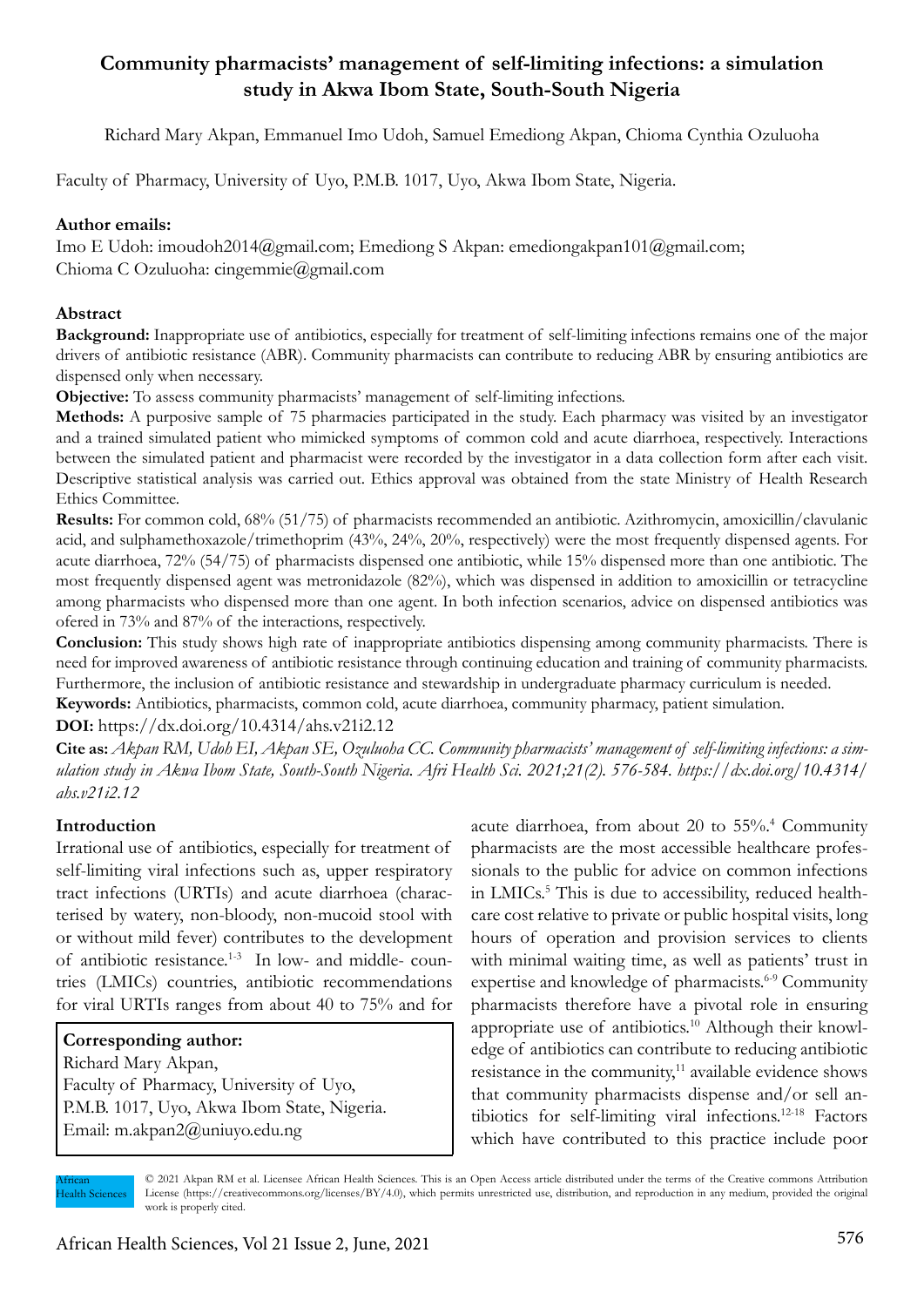national medicines regulations, lack of awareness of antibiotic resistance, commercial interest of pharmacists, consumer demand and failure of pharmacists to educate patients on the dangers of self-medication or irrational antibiotic use.19,20

The pharmaceutical sector (academic, hospital, industrial and community/retail) in Nigeria is regulated by the Pharmacists Council of Nigeria (PCN).<sup>21</sup> While the PCN provides guidelines and procedures for registration and licensing of pharmaceutical premises, including community pharmacies, the community pharmacists control the operation and practice in their premises. Limited data exist on the community pharmacists' management of common viral infections in Nigeria. This study sought to assess community pharmacists' management of symptoms of common self-limiting infections in Akwa Ibom state, Nigeria.

# **Methods**

#### **Study setting**

The study was carried out in registered community pharmacies spread across the 31 local councils of Akwa Ibom State. Akwa Ibom is costal state located in South-South, Nigeria with a population of about six million.<sup>22</sup> The study was carried out between October and December 2019.

### **Study design**

This was a patient simulation study to determine community pharmacists' antibiotic dispensing practices for self-limiting infections. Patient simulation methodology has been shown to overcome the biases associated with direct observation, self-completion questionnaire and other study designs that involve self-report, as well as increase the validity of study findings.12,13,17,18,23-25

### **Sampling technique and sample size**

This study was an aspect of a state-wide survey to assess community pharmacists' knowledge and perceptions of antibiotic dispensing and antibiotic resistance. The list of all registered pharmacies and their addresses in the state for the year 2019 was obtained from the office of Pharmaceutical Society of Nigeria (PSN), Akwa Ibom State branch. As of August 2019, there were 166 registered pharmacies in the state. A purposive sample of 75 community pharmacies took part in patient simulation study.

# **Data collection Patient simulation**

Two simulated patients (400 level undergraduate pharmacy students), who were sufficiently trained to undertake the task mimicked the symptoms of self-limiting viral infections following a one-day training session. The students, who were not part of the research team practiced details of the infection scenarios and roleplayed with members of the research team after the training session.

#### **Infection scenarios and data collection**

We simulated common cold and acute diarrhoea, conditions which do not benefit from antibiotics, but antibiotics are often dispensed to both adults and children.1,14,26-29 The scenarios were developed based on previous studies<sup>17,18</sup> and treatment guidelines.<sup>2,30-32</sup> Each community pharmacy was visited twice by an investigator and a simulated patient, who mimicked symptom of common cold on the first occasion. After two weeks, the same investigator visited the same pharmacy with the second simulated patient, who mimicked symptoms of acute diarrhoea.

In each of the visit, the simulated patient walked into the pharmacy and requested to see the pharmacist. Complaints of common cold or acute diarrhoea were made and medication(s) requested to alleviate symptoms. The simulated patients did not provide any other information except the pharmacist asked. Details of infection scenarios are provided in Table 1.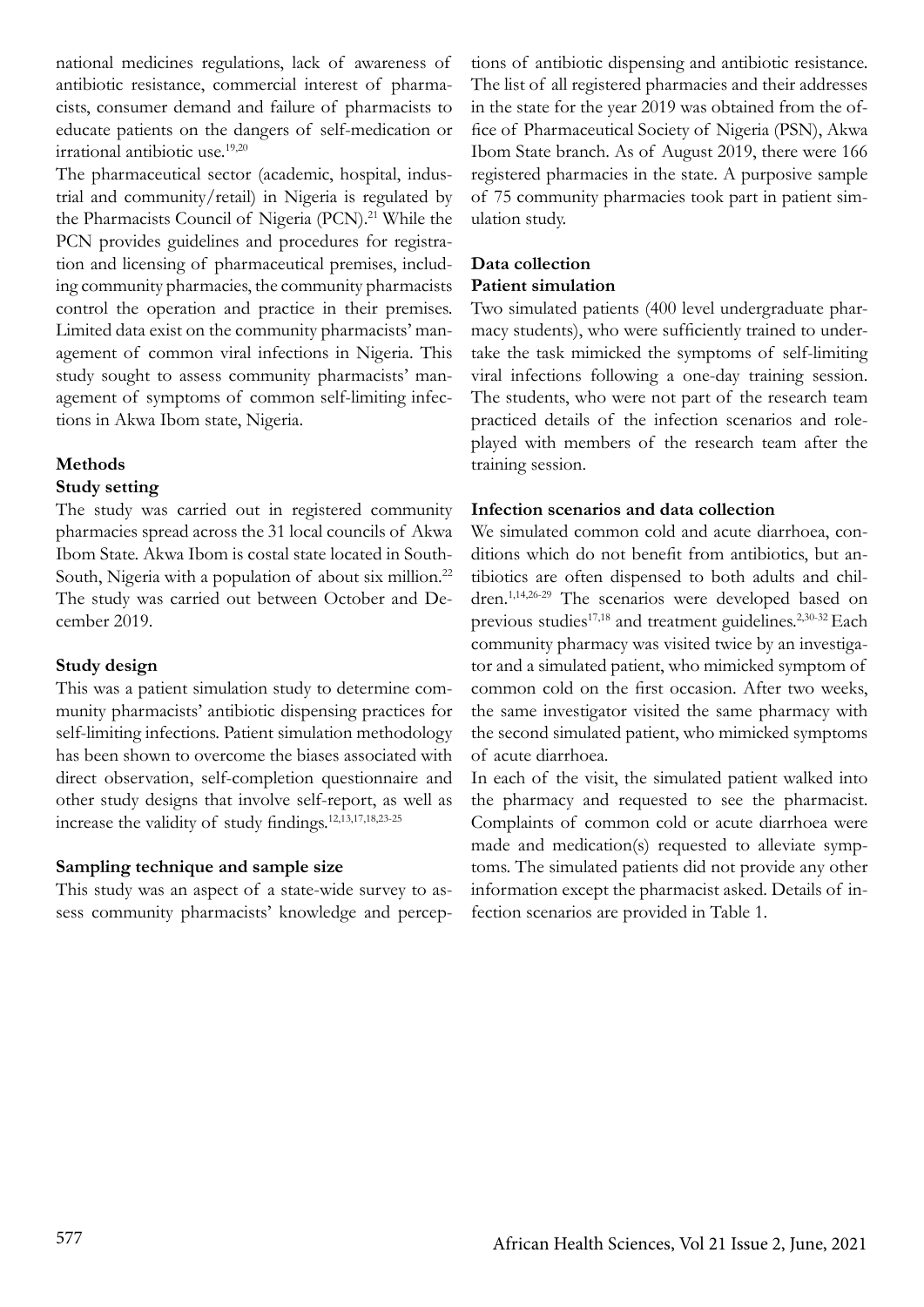|    | Scenario detail                                                                                                                                                                                                                                                                                                                                         | Additional information (if the<br>pharmacist asked) | What pharmacist should do                                                                                                                                                                                    |
|----|---------------------------------------------------------------------------------------------------------------------------------------------------------------------------------------------------------------------------------------------------------------------------------------------------------------------------------------------------------|-----------------------------------------------------|--------------------------------------------------------------------------------------------------------------------------------------------------------------------------------------------------------------|
| 1. | The patient is a 23-year old male<br>who has had acute (watery and non-<br>bloody) diarrhoea for the past 24<br>hours. He visits the toilet every 3-4<br>hours. The patient requests some<br>medicines to alleviate his<br>symptoms.                                                                                                                    | 1. Vomited twice in the<br>past 24 hours            | Likely self-limiting viral gastroenteritis                                                                                                                                                                   |
|    |                                                                                                                                                                                                                                                                                                                                                         | 2. No mucus or blood in<br>stools.                  | 1. Antibiotic not indicated; should not be<br>dispensed/sold.                                                                                                                                                |
|    |                                                                                                                                                                                                                                                                                                                                                         | 3. Abdominal cramps.<br>4. No fever                 | 2. Advice to take oral rehydration solution<br>(ORS).                                                                                                                                                        |
|    |                                                                                                                                                                                                                                                                                                                                                         | 5. No loss of appetite.                             | 3. Counsel on ORS preparation method                                                                                                                                                                         |
|    |                                                                                                                                                                                                                                                                                                                                                         | 6. Has not tried any<br>medicines                   | 4. Advice on personal hygiene such as, hand<br>washing with soap.                                                                                                                                            |
|    |                                                                                                                                                                                                                                                                                                                                                         | Has not seen a doctor.                              | 5. May offer loperamide/simethicone and zinc                                                                                                                                                                 |
|    |                                                                                                                                                                                                                                                                                                                                                         | Didn't eat outside<br>8.<br>home and no family      | supplement to decrease the duration of<br>symptoms.                                                                                                                                                          |
|    |                                                                                                                                                                                                                                                                                                                                                         | member has similar<br>symptoms.                     | 6. Advice to see a doctor if diarrhoea persists or<br>if there are signs of dehydration (excessive<br>thirst, dry mouth, deep yellow urine or little or<br>no urine, and severe weakness, dizziness). $2,32$ |
| 2. | The patient is a 22-year old female.<br>She complains of sneezing, chills,<br>fever, throat irritation, cough, mild<br>body ache, nasal congestion, mild<br>headache, post-nasal drip (mucus<br>dripping down the throat) and<br>watery eyes. She has had the<br>symptoms for the past 2 days. She<br>needs some medicines to alleviate<br>his symptoms | 1. Treated malaria the<br>previous week             | Common cold is generally caused by viruses,<br>especially rhinovirus                                                                                                                                         |
|    |                                                                                                                                                                                                                                                                                                                                                         | 2. Has not tried any<br>medicines                   | 1. Antibiotic should not be dispensed/sold; not<br>effective both in children and adults.                                                                                                                    |
|    |                                                                                                                                                                                                                                                                                                                                                         | 3.<br>Has not seen a doctor                         | 2. Advice patient to rest                                                                                                                                                                                    |
|    |                                                                                                                                                                                                                                                                                                                                                         | 4. Not pregnant; not<br>breastfeeding               | 3. May offer analgesics (Acetaminophen or<br>NSAID)                                                                                                                                                          |
|    |                                                                                                                                                                                                                                                                                                                                                         |                                                     | 4. May offer antihistamine/decongestant<br>combinations                                                                                                                                                      |
|    |                                                                                                                                                                                                                                                                                                                                                         |                                                     | 5. Advice patient on hand hygiene. <sup>30,31</sup>                                                                                                                                                          |

**Table 1.** Details of infection scenarios

Interactions between the simulated patients and the tive sta pharmacists were recorded covertly. Antibiotics rec- was ommended by pharmacists were purchased, except expensive branded agents such as, Zithromax<sup>R</sup> (Pfizer expensive brancica agents such as, Zhinomax (1 nzci ic substitute. The simulated patient will leave, with the pharmacist believing that the simulated patient will return to purchase the recommended antibiotic. At the end of each visit, the investigator completed a data collection form. Information captured in the form included degree of history taking (Who for, What symptoms, How long, Any medicine tried, other Medication taken, WWHAM),<sup>18,33</sup> whether antibiotic was recommended/ sold, details of antibiotic recommended, whether the pharmacists provided advice on dispensed/sold antibiotic and whether any other recommendations (such as, over-the-counter medicines or referral to doctor) were made. Data collection form is provided as Additional file 1.

#### **Data analysis**

Data collected were coded and entered into Microsoft Excel version 10 (Microsoft, Redmond, USA); descriptive statistical analysis (frequencies and percentages)  $\mathfrak{m}$ . May offer analysis (Acetaminophen or  $\mathfrak{m}$ was carried out.

#### **Ethical considerations**

 $\frac{1}{2}$ . May offer anti-Ethics approval for the study was obtained from the 5. Advice patient on hand hygiene.30,31 Committee (MH/PRS/99/Vol.IV/693), prior to com-Akwa Ibom State Ministry of Health Research Ethics mencement of data collection. In this study, simulation of infection was conducted covertly to overcome Hawthorne effect (change in behaviour by the subjects of a study due to their awareness of being observed) and to overcome biases associated with direct observation or self-completion questionnaire. This methodology is widely employed in pharmacy practice research.<sup>17,18,23-25</sup> No personal information of the pharmacists or pharmacies was collected, only pharmacists' responses to the simulated cases were recorded.

# **Results**

# **Common cold**

Majority of the community pharmacists asked questions to confirm who had the ailment and the presenting symptoms (53/75, 70.7% and 60/75, 80%, respec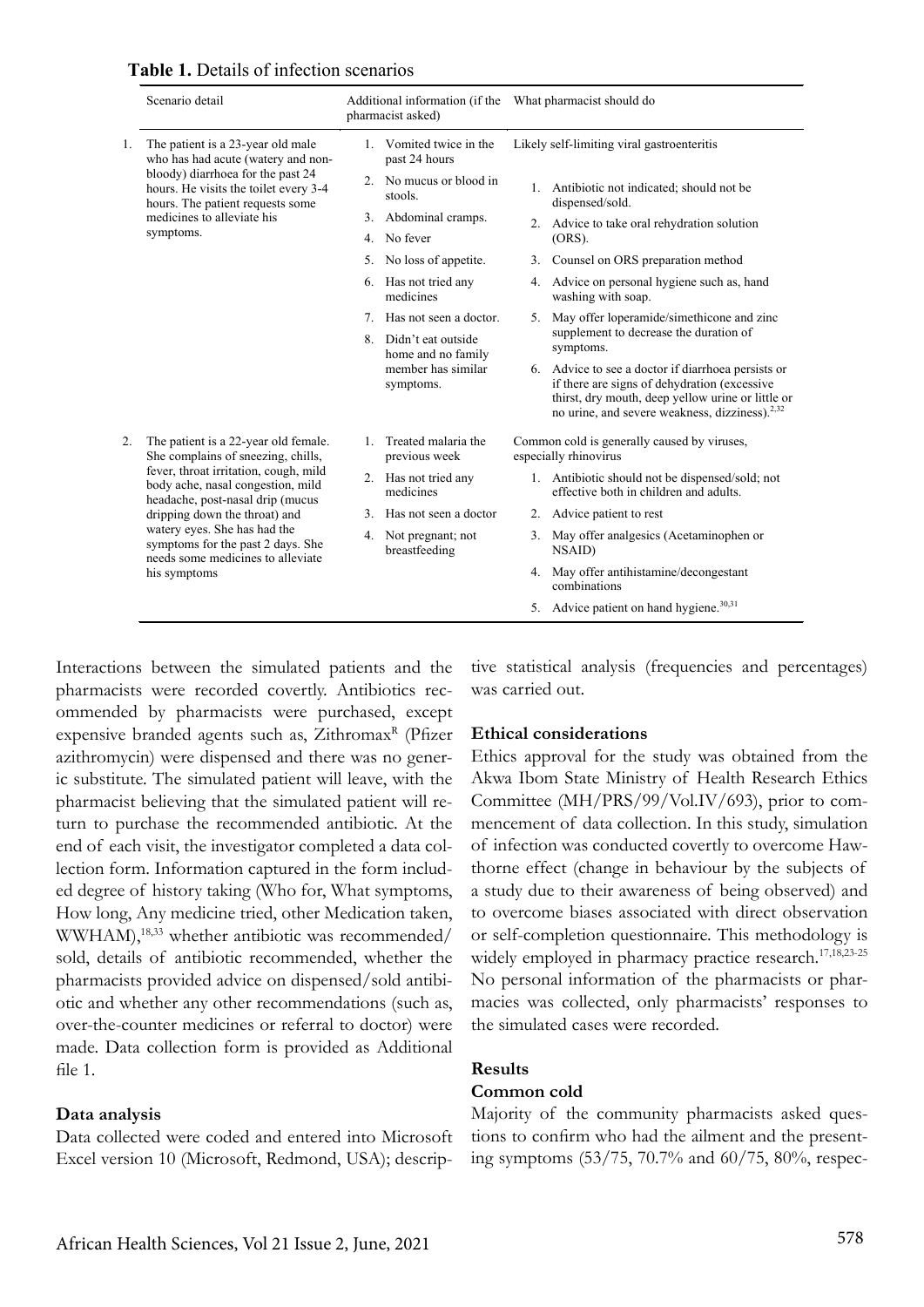tively). Seventy-seven percent (58/75) of pharmacists did not ask the simulated patient what action(s) had been taken before presenting at the pharmacy. Details of the history questions for common cold are as presented in Table 2.

| Questions                              | Yes, $n$ $(\%)$<br>$N = 75$ | No, $n$ $(\%)$<br>$N = 75$ |
|----------------------------------------|-----------------------------|----------------------------|
| "Who is the medication for?"           | 53/75 (71)                  | 22/75 (29)                 |
| "What are the symptoms?"               | 60/75(80)                   | 15/75(20)                  |
| "How long have you had the symptoms?"  | 36/75 (48)                  | 39/75 (52)                 |
| "What action has already been taken?"  | 17/75(23)                   | 58/75 (77)                 |
| "Are you taking any other medicine?"   | 21/75 (28)                  | 54/75 (72)                 |
| "Other medical and lifestyle history?" | 31/75(41)                   | 44/75 (59)                 |
|                                        |                             |                            |

For common cold, 51/75 (68%) of the pharmacists recommended an antibiotic. Macrolide (azithromycin) was the frequently recommended antibiotic 22/51 (43%), followed by the penicillin (amoxicillin/clavulanic acid), 12/51 (24%). Figure 1 shows antibiotic recommendations for common cold.



**Figure 1:** Antibiotics recommended for common cold

Among the pharmacists who recommended/dispensed antibiotics, 35/51 (95%) advised on how much of the antibiotics to take, 28/51 (76%) on how to take, and 20/51 (54%) on when to take. Only 13/51 (35%) gave a detailed description of how much to, how to and when

to take the antibiotics. Majority (47/51, 92%) of the pharmacists who recommended antibiotic for common cold made other recommendations including, over-thecounter drugs and referral to doctor. Detail of other recommendations pharmacists made is shown in Figure 2.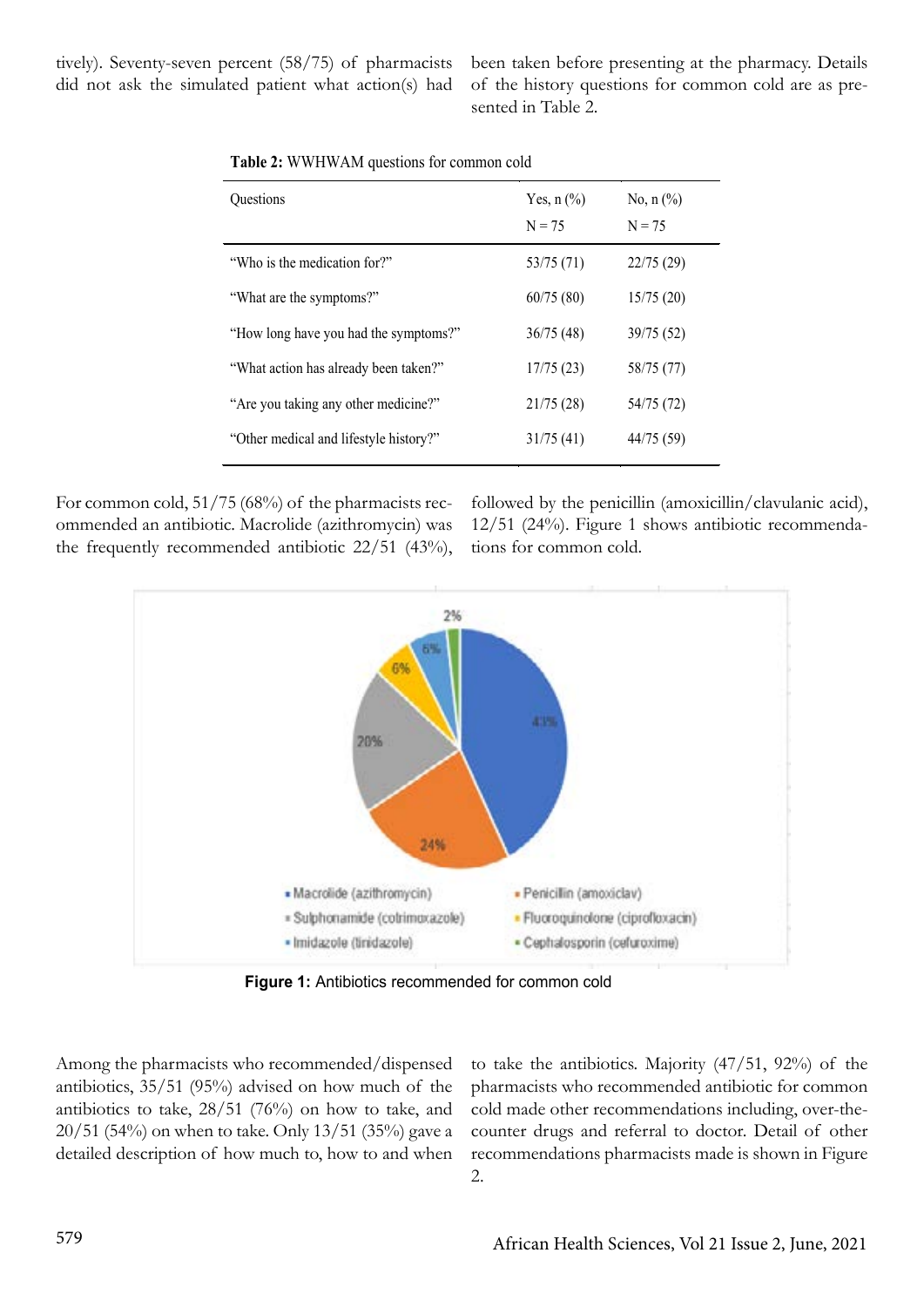

**Figure 2:** Other recommendations for common cold. MP – Malaria parasite

#### **Acute (watery) diarrhoea**

Community pharmacists tended to take more detailed history before recommending medications for acute

diarrhoea, however, majority (did not ask if the patient was taking any other medicine(s). Summary of WWHWAM questions is provided in Table 3

| <b>Ouestions</b>                       | Yes, $n$ $\left(\frac{9}{6}\right)$<br>$N = 75$ | No, $n$ $\frac{6}{6}$<br>$N = 75$ |
|----------------------------------------|-------------------------------------------------|-----------------------------------|
| "Who is the medication for?"           | 66/75 (88)                                      | 7/75(9.3)                         |
| "What are the symptoms?"               | 69/75 (92)                                      | 6/75(8)                           |
| "How long have you had the symptoms?"  | 65/75 (86.7)                                    | 10/75(13.3)                       |
| "What action has already been taken?"  | 37/75 (49.3)                                    | 38/75 (50.7)                      |
| "Are you taking any other medicine?"   | 15/75(20)                                       | 60/75(80)                         |
| "Other medical and lifestyle history?" | 60/75(80)                                       | 15/75(20)                         |
|                                        |                                                 |                                   |

**Table 3:** WWHWAM questions for acute diarrhoea

For acute diarrhoea, 54/75 (72%) of community pharmacists recommended and/or dispensed an antibiotic. Among those who dispensed antibiotic, 8/54 (15%) dispensed more than one antibiotic. The most frequent-

ly dispensed agent was metronidazole 44/54 (82%), which was dispensed in addition to amoxicillin or tetracycline among pharmacists who dispensed more than one agent. Details of antibiotics dispensed for acute diarrhoea are shown in Figure 3.



**Figure 3:** Antibiotics dispensed/sold for acute diarrhoea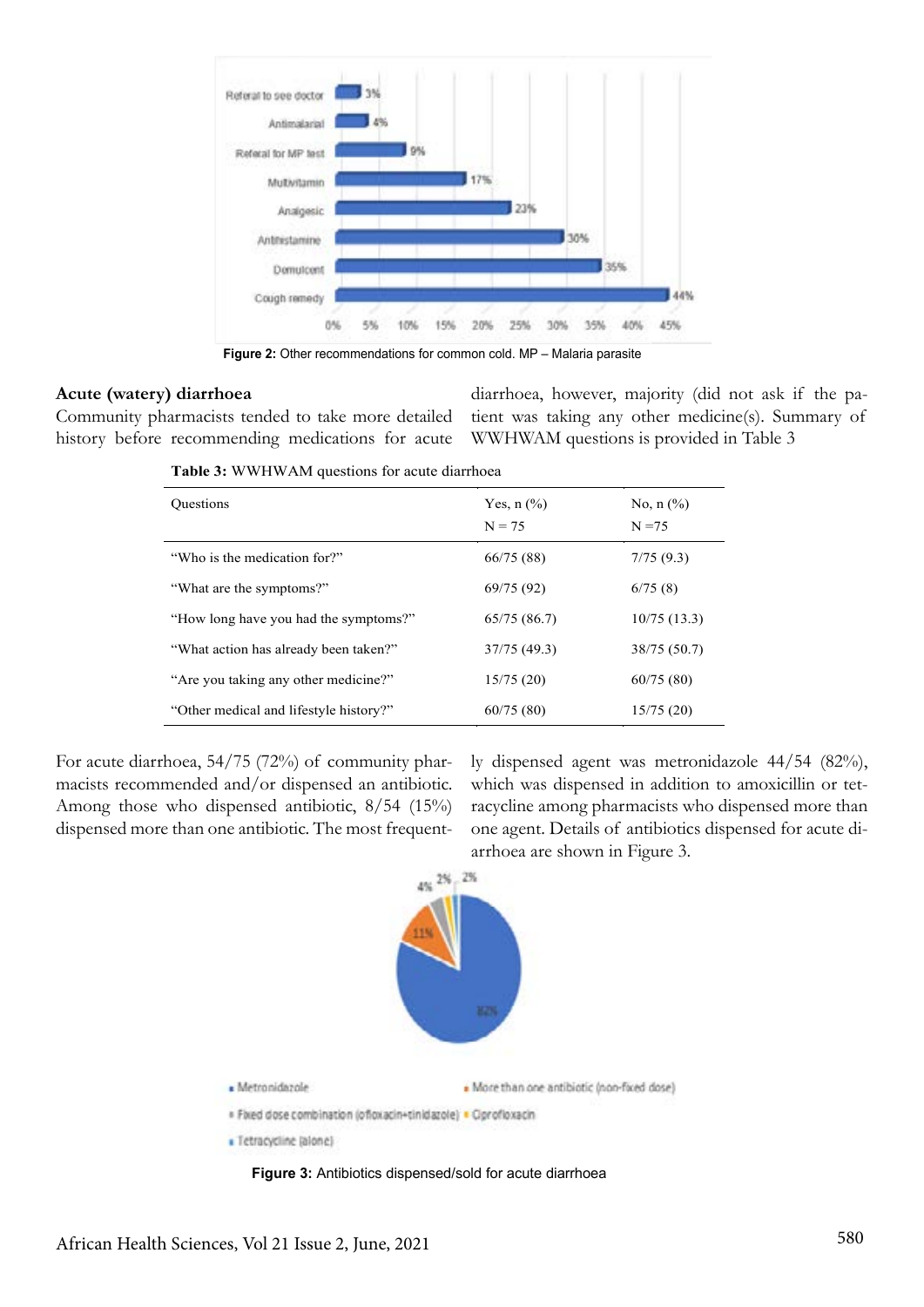Of the pharmacists who recommended at least one antibiotic, 47/54 (87%) provided advise on dispensed antibiotics, with 20/47 (43%) providing detailed advice on how much to, how to and when to take the antibiotics. Majority of the pharmacists, 72/75 (96%) dispensed OTCs recommended in treatment guidelines<sup>26,27</sup> (example, loperamide, zinc) for acute diarrhoea, including those who dispensed antibiotics. Details of OTC recommendations are provided in Figure 4.



**Figure 4:** - Over-the-counter recommendations for acute diarrhoea

#### **Discussion**

The objective of this study was to assess community pharmacists' management of common cold and acute diarrhoea, self-limiting infections that do not benefit from treatment with antibiotics. Findings of this study show high rate of inappropriate dispensing of antibiotics for self-limiting conditions. Overall, antibiotics were recommended in 68% of visits for common cold and 72% of visits for acute (watery) diarrhoea. There was only four percent difference between the proportion of antibiotics recommendation for acute diarrhoea and common cold; thus, antibiotics were misused at about the same level for both conditions. In this study, azithromycin and amoxicillin/clavulanic acid were the most frequently dispensed antibiotics for common cold, and metronidazole for acute diarrhoea. While these antibiotics have a wide range of indications, their inappropriate use in treatment of self-limiting infections results in decreased response to treatment by bacteria which were initially sensitive, and increased selection pressure for community antibiotic resistance. For example, in a study to compare macrolide resistance in communities treated with mass azithromycin for trachoma with untreated control communities, Skalet et al.<sup>34</sup> reported a significant increase in azithromycin resistance to Streptococcus pneumoniae from 3.6% at baseline to 46.9% at the twelfth month of monitoring.

Previous studies<sup>14-16,18</sup> on dispensing for self-limiting infections have shown that community pharmacists are willing to provide antibiotics for self-limiting conditions. In a study to assess antibiotic dispensing practices by community pharmacists, Horumpende et al.<sup>35</sup> reported amoxycillin, ampicillin/cloxacillin, and amoxicillin/clavulanic acid were dispensed without prescriptions for cough in both part II and I pharmacies. The same authors reported dispensing of trimethoprim/ sulphamethoxazole, azithromycin and erythromycin for fever and metronidazole for acute diarrhoea. Similarly, Abdelaziz et al.17 reported amoxicillin was dispensed in almost all of simulated patient visits; 97.6% and 99.1% for acute bronchitis and common cold, respectively with gaps in history taking and advice after dispensing antibiotic. Findings of the present study therefore confirm inappropriate dispensing practice among community pharmacists and highlights the need for interventions to improve practice.

Accurate and complete history taking is a core principle of pharmaceutical care, which can rule out similar diseases, detect potential drug-drug interaction, and prevent medicine related problems.<sup>36</sup> In this study, history taking and case management varied among the participating pharmacies. Improved history taking (in acute diarrhoea scenario) did not necessarily result in better case management; 65/75 (87%) of the community pharmacists asked at least three history questions, while 7/75 (9%) asked more than three questions for acute diarrhoea. Both those who asked at least three and more than three history questions dispensed at least an antibiotic. For the common cold scenario, the proportion of antibiotics dispensed were equal for those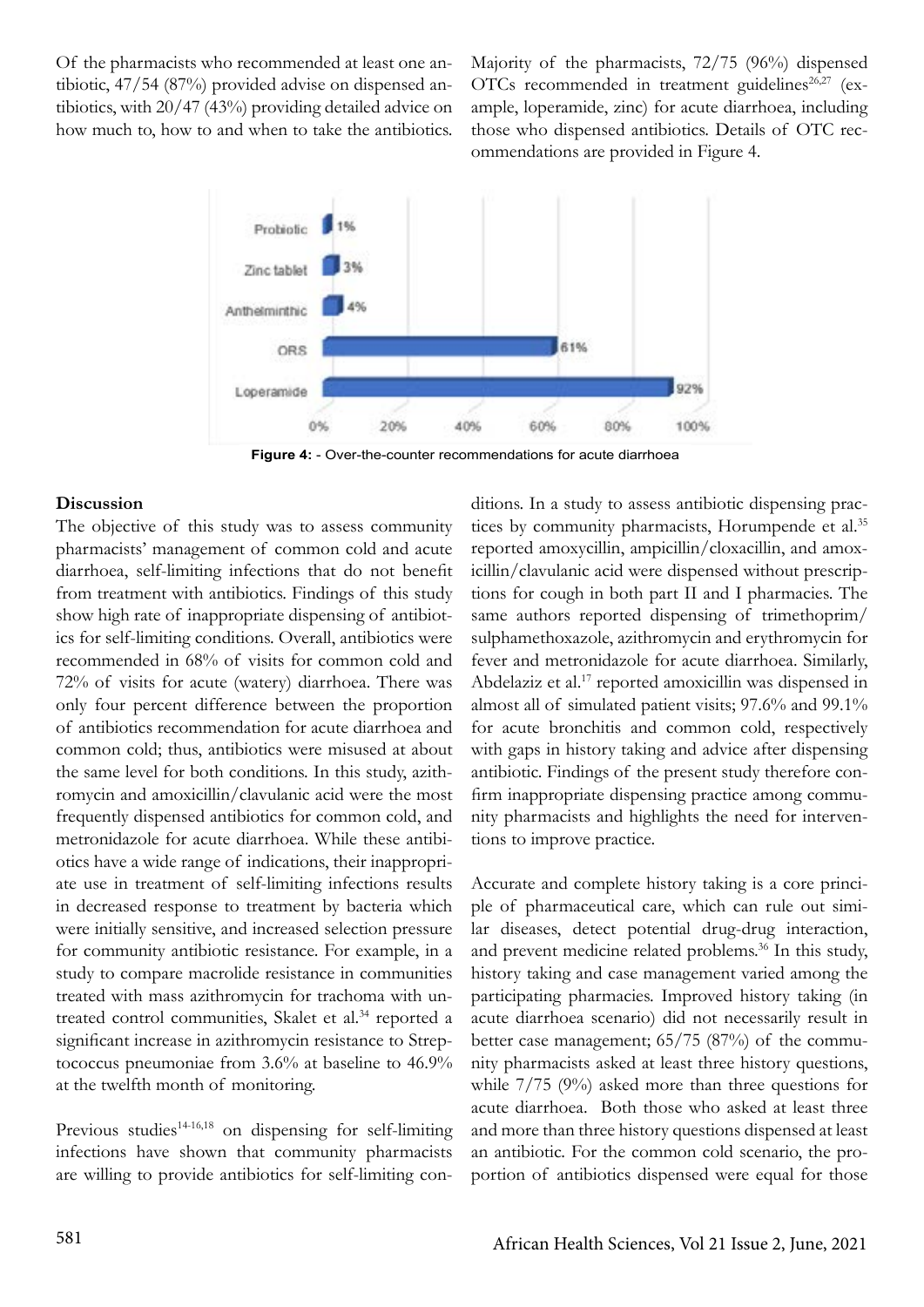who asked and those who did not ask history questions. Of the 75 pharmacists, fifty (67%) asked at least three history questions, out of which thirty-four (68%) dispensed at least an antibiotic. The provision of unnecessary medications adds extra financial burden to patients in real life cases. This is particularly a concern considering that a large proportion of the population in LMICs rely on the community pharmacists partly to save cost associated with hospital visits.6,8

Of note, 69/75 (92%) and 72/75 (96%) of the community pharmacists dispensed at least one OTC recommended in treatment guidelines<sup>24-27</sup> for management of common cold and acute diarrhoea, respectively. This outcome indicates that community pharmacists know the proper case management but may be influenced by other factors to dispense antibiotics inappropriately. Factors which have been reported to influence community pharmacists' antibiotic dispensing include fear of patient's dissatisfaction and/or misconceptions about efficacy of antibiotics, need to ensure business survival, incomplete knowledge of patient's symptoms and weak medicines regulatory policies.<sup>9,19,20</sup> These factors may have played a role in the dispensing pattern among community pharmacists in this study.

In light of the link between antibiotic use and development of resistance, 37,38 findings of this study highlight the need for strengthening and/or formulation of national/state antibiotic policy which requires dispensing antibiotics only on prescription. Such policy should be followed by requisite enforcement to ensure compliance. The findings also call for raising awareness of the dangers of antibiotic misuse and resistance among community pharmacists. This can be achieved by making antimicrobial stewardship (AMS) a component of the mandatory continuing professional development (MCPD) programme organised by the Pharmacists Council. The Council can make completion of such course a prerequisite for license renewal.

With education and training in AMS, and participation in awareness campaigns such as, the WHO World Antibiotic Awareness Week, held in November each year to create awareness of antibiotic resistance,<sup>39</sup> community pharmacists can implement strategies to reduce inappropriate antibiotic use. Although community pharma $cy$ -based AMS is not well described, $40$  emerging literature suggests community pharmaist-led interventions, including collaborative practice agreements (CPAs), point-of-care testing and academic detailing are effective in promoting rational antibiotic use.<sup>10</sup> While these strategies may not be applicable in all settings, especially in African countries with underdeveloped healthcare system, community pharmacists can reduce inappropriate antibiotic dispensing through adherence to available treatment guidelines (local or international) for commonly encountered infections. In this study, a small percentage of community pharmacists, 32% and 28% did not dispense antibiotic(s) for common cold and acute diarrhoea, respectively.

Furthermore, pharmacists are key members of AMS teams.41 To prepare pharmacy students for their future role in AMS in hospitals and the community, AMS need to be incorporated in undergraduate pharmacy programme. Available evidence indicates AMS is incorporated in undergraduate pharmacy curriculum in western countries.42,43 South Africa is currently developing an AMS curriculum to be incorporated in the South African undergraduate Pharmacy degree;<sup>44</sup> Nigeria could join in this laudable feat and incorporate AMS principles in undergraduate pharmacy and other healthcare programmes.

The main limitation of this study is that it was a onestate study, during which we simulated only two self-limiting infections. Findings may not be generalised to the rest of the country and other infections. A nation-wide simulation study of other infections is needed to determine the scale of inappropriate dispensing among community pharmacists.

### **Conclusion**

This study shows a high rate of inappropriate dispensing of antibiotics in community pharmacies for common cold and acute diarrhoea, conditions which require no antibiotics. There is need for improved awareness of antibiotic resistance through awareness campaigns, continuing education and training of community pharmacists, and the inclusion of antibiotic resistance and stewardship in undergraduate pharmacy curriculum.

### **Acknowledgements**

The authors would like to thank all community pharmacists who participated in the study. Dr. Unyime Eshiet of the Department of Clinical Pharmacy & Biopharmacy, University of Uyo is acknowledged for his review and comments on the manuscript prior to submission.

#### **Conflict of interest**

None to declare.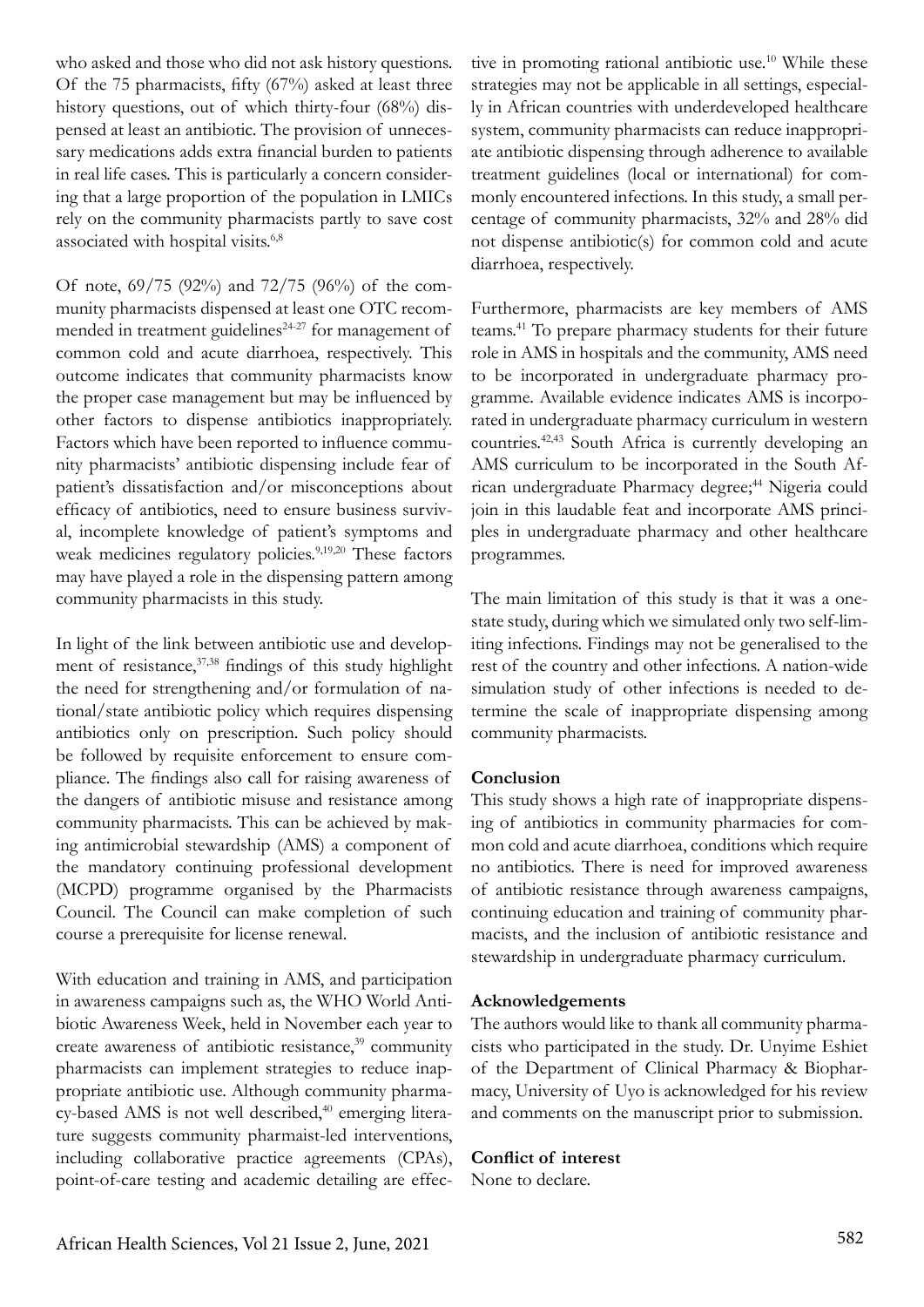# **Funding**

This research did not receive any specific grant from funding agencies in the public, commercial, or not-forprofit sectors.

# **References**

1. Hildreth CJ, Burke AE, Glass RM. Inappropriate Use of Antibiotics. *JAMA*. 2009;302:816.

2. Barr W, Smith A. 2014. Acute Diarrhea in Adults. *Am Fam Physician*. 2014;89(3):181-189.

3. Lin B, Wu G. Viral gastroenteritis clinical presentation.2008.https://emedicine.medscape.com/article/176515-clinical (accessed 02 September 2020).

4. Holloway K, Dijk L. The world medicines situation 2011: Rational use of medicines. http://apps.who.int/ medicinedocs/documents/s20054en/s20054en.pdf.

5. Alabid AH, Ibrahim MI, Hassali. Antibiotics dispensing for URTIs by community pharmacists (CPs) and general medical practitioners in Penang, Malaysia: A comparative study using simulated patients (SPs). *J. Clin. Diagn. Res*. 2014;8(1):119–123.

6. Okai GA, Abekah-Nkrumah G, Asuming PO. Perceptions and trends in the use of community pharmacies in Ghana. *J. Pharm. Policy Pract*. 2019;12:25.

7. Goel PK, Ross-Degnan D, Berman P, Soumerai S. Retail pharmacies in developing countries: a behavior and intervention framework. *Soc Sci Med*. 1996;42:1155–61.

8. Barker AK, Brown K, Ahsan M, Sengupta S, Safdar N. What drives inappropriate antibiotic dispensing? A mixed-methods study of pharmacy employee perspectives in Haryana, India. *BMJ Open*. 2017;7(3):1–8.

9. Alhomoud F, Almahasnah R, Alhomoud FK. "You could lose when you misuse" – factors affecting overthe-counter sale of antibiotics in community pharmacies in Saudi Arabia: a qualitative study. *BMC Health Serv. Res*. 2018;18:915. doi.org/10.1186/s12913-018-3753-y. 10. Bishop C, Yacoob Z, Knobloch M, Safdar N. Community pharmacy interventions to improve antibiotic stewardship and implications for pharmacy education: A narrative overview. *Res Social Adm Pharm*. https://doi. org/10.1016/j.sapharm.2018.09.017.

11. Ung E, Czarniak P, Sunderland B, Parsons R, Hoti K. Assessing pharmacists' readiness to prescribe oral antibiotics for limited infections using a case vignette technique. *Int J Clin Pharm*. 2017;39(1):61–9.

12. Saengcharoen W, Chongsuvivatwong V, Lerkiatbundit S, Wongpoowarak S. Client and pharmacist factors affecting practice in the management of upper respiratory tract infection presented in community pharmacies: a simulated client study Int J Pharm Pract. 2008;16:265–270.

13. Llor C, Cots JM. The sale of antibiotics without prescription in pharmacies in Catalonia, Spain. *Clin Infect Dis*. 2009;48(10):1345-9.

14. Ogbo PU, Aina BA, Aderemi-Williams RI. Management of acute diarrhea in children by community pharmacists in Lagos, Nigeria. *Pharm Pract*. 2014;12(1):376.

15. Atia AE, Abired AN. Antibiotic prescribing for upper respiratory tract infections by Libyan community pharmacists and medical practitioners: An observational study. *Libyan J Med Sci*. 2017;1:31-5.

16. Haddadin RN, Alsous M, Wazaify M, Tahaineh L. Evaluation of antibiotic dispensing practice in community pharmacies in Jordan: A cross sectional study. *PLoS One*. 2019;14(4):e0216115; doi.org/10.1371/journal. pone.0216115.

17. Abdelaziz AI, Tawfik AG, Rabie KA, Omran M, Hussein M, Abou-Ali A, Ahmed AF. Quality of Community Pharmacy Practice in Antibiotic Self-Medication Encounters: A Simulated Patient Study in Upper Egypt. *Antibiotics*. 2019;8(2):35; doi:10.3390/antibiotics8020035.

18. Zawahir, S., Lekamwasam, S., Aslani, P.2019.Community pharmacy staff 's response to symptoms of common infections: a pseudo-patient study. *Antimicrob Resist Infect Control*. 2019;8(60); doi.org/10.1186/ s13756-019-0510-x

19. Sakeena MH, Bennett AA, McLachlan AJ. Non-prescription sales of antimicrobial agents at community pharmacies in developing countries: a systematic review. Int J Antimicrob Agents. 2018;52:771–782.

20. Salim AM, Elgizoli B. Exploring the reasons why pharmacists dispense antibiotics without prescriptions in Khartoum state, Sudan. *Int J Pharm Pract*. 2017;25:59– 65.

21. Pharmacist Council of Nigeria. Pharmacists Council of Nigeria. 2020 https://www.pcn.gov.ng/ (accessed 06 September 2020).

22. Punch. Akwa Ibom population hits six million, says govt. 2018, https://punchng.com/aibom-populationhits-six-million-says-govt/ (accessed 15 May 2020).

23. Gokcekus, L.; Toklu, H.Z.; Demirdamar, R.; Gumusel, B. Dispensing practice in the community pharmacies in the Turkish Republic of Northern Cyprus. *Int J Clin Pharm*. 2012;34:312–324.

24. Watson MC, Norris P, Granas AG. A systematic review of the use of simulated patients and pharmacy practice research. *Int J Pharm Pract*. 2006;14:83–93.

25. Bjornsdottira I, Granas AG, Bradley A, Norris P. A systematic review of the use of simulated patient methodology in pharmacy practice research from 2006 to 2016. *Int J Pharm Pract*. 2020; 28:13–25.